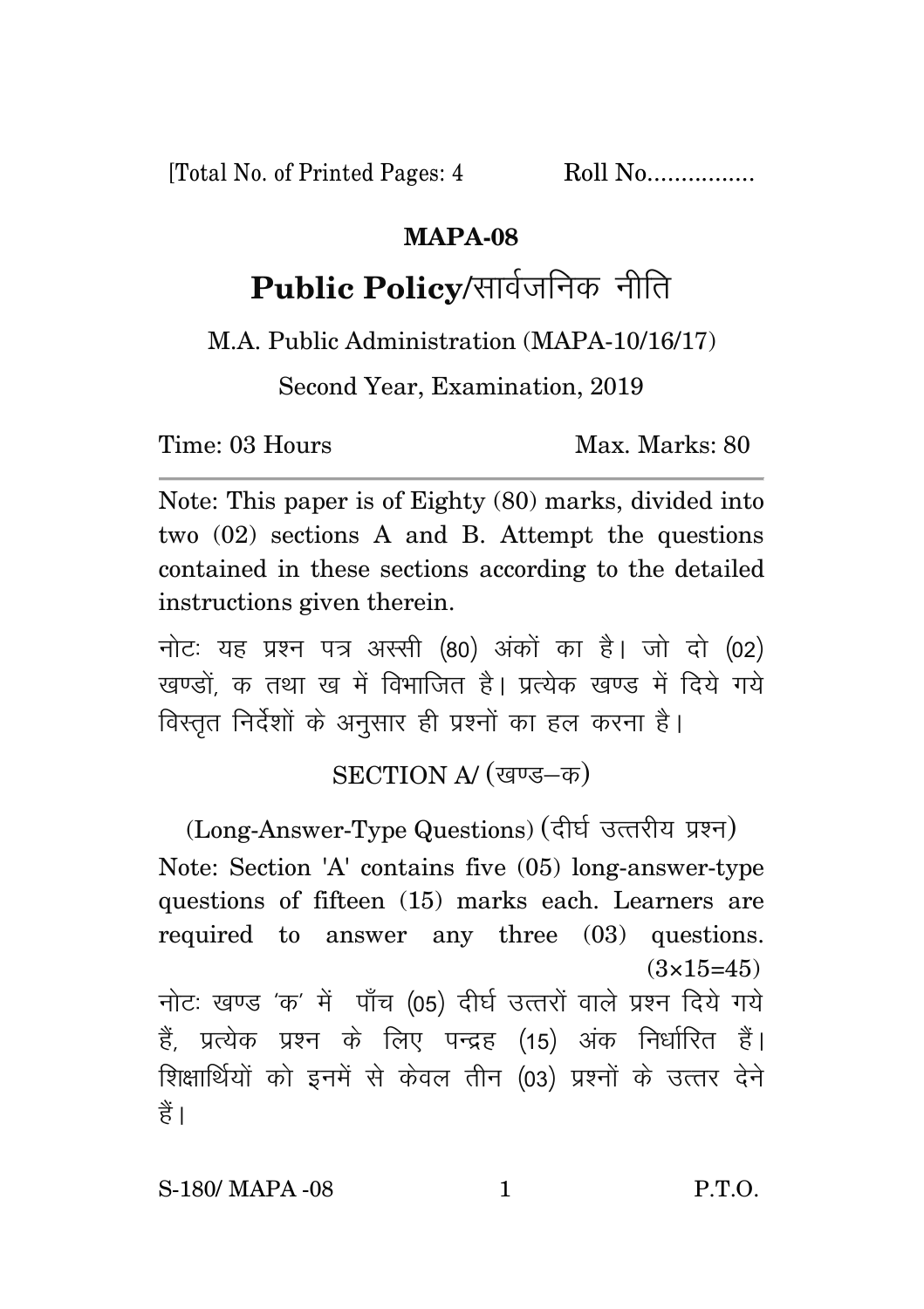- 1. What is public policy? Discuss its significance. लोकनीति क्या है? इसके महत्व का विवेचन कीजिये।
- 2. Examine the main constraints which affect the policy making process in India. भारत मे नीति—निर्माण पकिया को पभावित करने वाली मुख्य बाधाओं का परीक्षण कीजिये।
- 3. Critically evaluate the achievements and limitations of integrated rural development programme (IRDP). समन्वित ग्रामीण विकास कार्यक्रम (IRDP) की उपलब्धियों एवं सीमाओं का आलोचनात्मक मुल्यांकन कीजिये।
- 4. Discuss financial relations between centre and states in India. Do you think states need more financial autonomy? भारत मे केन्द्र और राज्यों के मध्य वित्तीय सम्बन्धों का विवेचन कीजिए। क्या आपका मानना है कि राज्यों को  $\hat{u}$ र्भार अधिक वित्तीय स्वायत्तता की आवश्यकता है?
- 5. Evaluate various policies and programmes of government of India for National Integration. राष्ट्रीय एकीकरण के लिए भारत सरकार की विभिन्न नीतियों एवं कार्यक्रमों का मुल्यांकन कीजिए।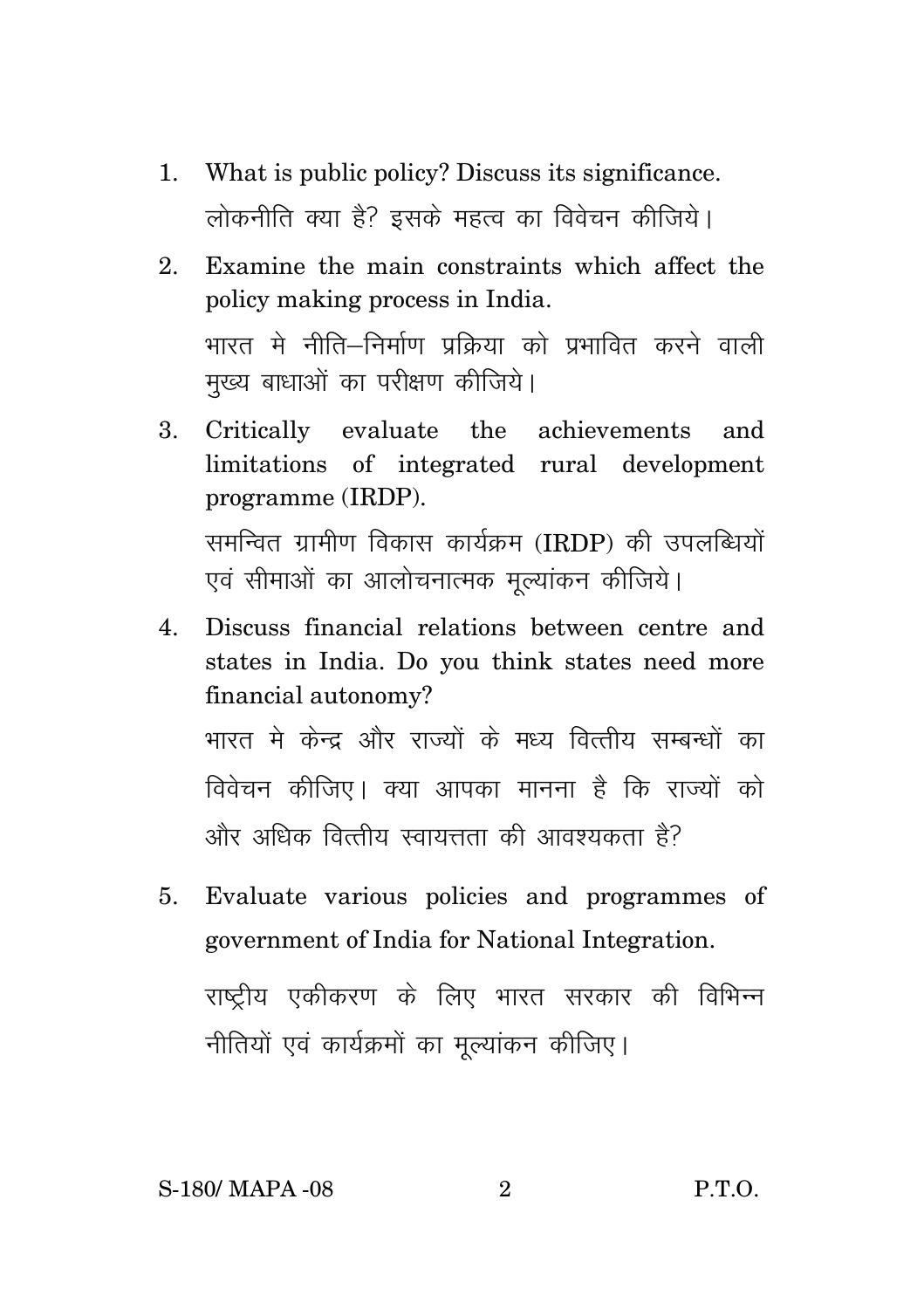Section B / (खण्ड-ख) (Short Answer Type Questions) (लघु उत्तरों वाले प्रश्न)

Note: Section 'B' contains eight (08) short-answer type questions of seven (07) marks each. Learners are required to answer any five (05) question only.  $(5 \times 7 = 35)$ 

नोटः खण्ड 'ख' में आठ (08) लघ उत्तरों वाले प्रश्न दिए गये हैं, प्रत्येक प्रश्न के लिए सात (07) अंक निर्धारित हैं। शिक्षार्थियों को इनमें से केवल पाँच (05) प्रश्नों के उत्तर देने हैं।

- 1. Shed light on the role of scientists, working in governmental bodies, in policy making in India. भारत में शासकीय निकायों मे कार्यरत वैज्ञानिकों की नीति–निर्माण में भूमिका पर प्रकाश डालिए।
- 2. What role is played by political executive in policy making in India? भारत मे नीति—निर्माण मे राजनीतिक कार्यपालिका द्वारा क्या भुमिका निभाई जाती है?
- 3. Write a short note on Right to Education (RTE). शिक्षा के अधिकार पर एक संक्षिप्त टिप्पणी लिखिए।